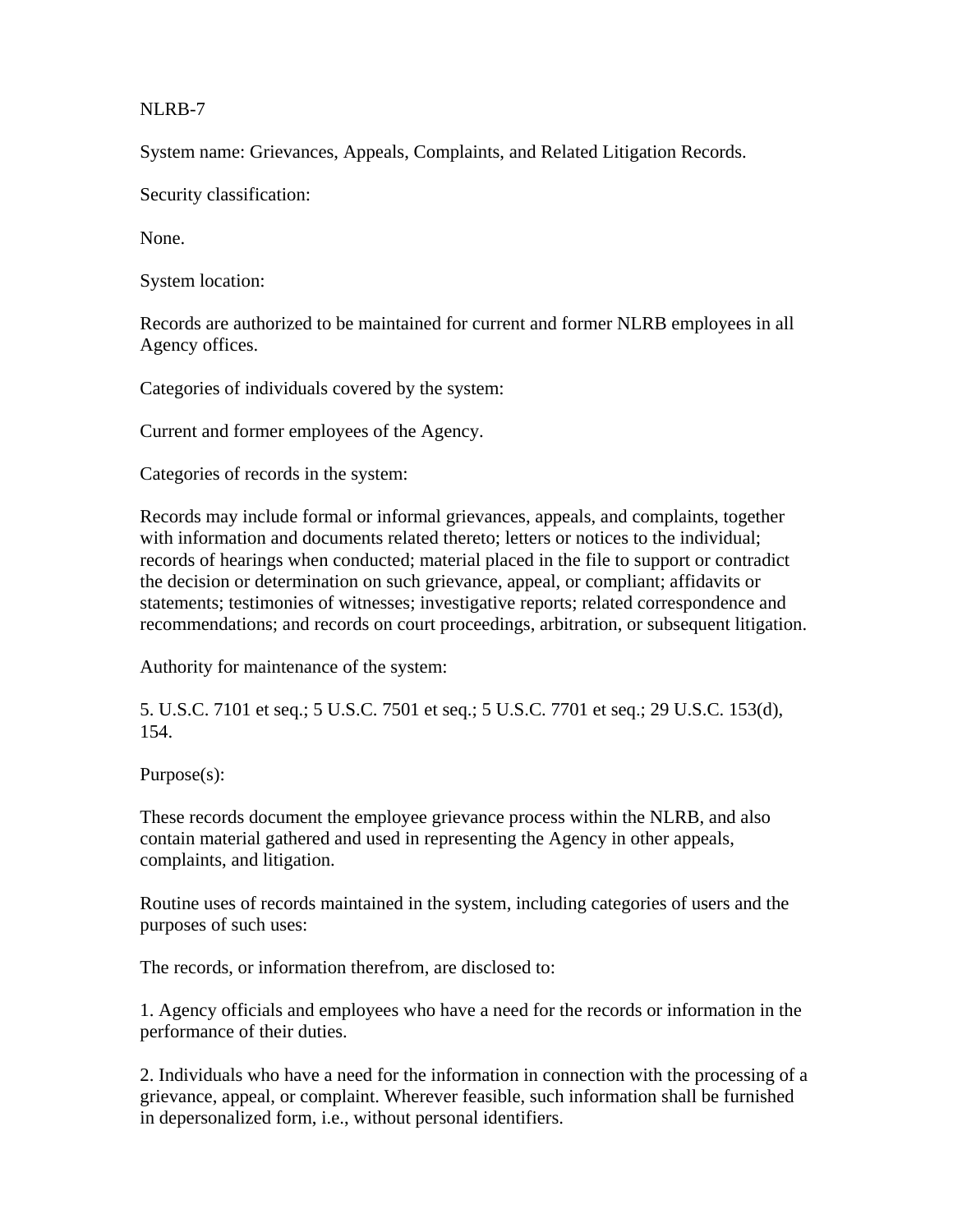3. An arbitrator for use in arbitrating a grievance or complaint.

4. The Department of Justice for use in litigation when either (a) the Agency or any component thereof, (b) any employee of the Agency in his or her official capacity, (c) any employee of the Agency in his or her individual capacity where the Department of Justice has agreed to represent the employee, or (d) the United States where the Agency determines that litigation is likely to affect the Agency or any of its components, is a party to litigation or has an interest in such litigation, and the use of such records by the Department of Justice is deemed by the Agency to be relevant and necessary to the litigation, provided that in each case the Agency determines that disclosure of the records to the Department of Justice is a use of the information contained in the records that is compatible with the purpose for which the records were collected.

5. A court or other adjudicative body before which the Agency is authorized to appear, when either (a) the Agency or any component thereof, (b) any employee of the Agency in his or her official capacity, (c) any employee of the Agency in his or her individual capacity, where the Agency has agreed to represent the employee, or (d) the United States where the Agency determines that litigation is likely to affect the Agency or any of its components, is a party to litigation or has an interest in such litigation, and the Agency determines that disclosure of the records to a court or other adjudicative body is compatible with the purpose for which the records were collected.

6. Officials of labor organizations recognized under Pub. L. 95- 454, when relevant and necessary to their duties of exclusive representation of NLRB employees under the Act. Wherever feasible and consistent with responsibilities under the Act, such information shall be furnished in depersonalized form, i.e., without personal identifiers.

7. A congressional office from the record of an individual in response to an inquiry from the congressional office made at the request of the subject individual.

8. The appropriate Federal (including offices of Inspector General), State, or local government agency responsible for investigating, prosecuting, enforcing, or implementing a statute, rule, regulation, or order, where the Agency becomes aware of an indication of a violation or potential violation of civil or criminal law or regulation.

9. Individuals making general requests for statistical information (without personal identification of individuals).

Disclosure to consumer reporting agencies:

None.

Policies and practices for storing, retrieving, accessing, retaining, and disposing of records in the system:

Storage:

Maintained on forms, documents, letters, memoranda, and other similar papers.